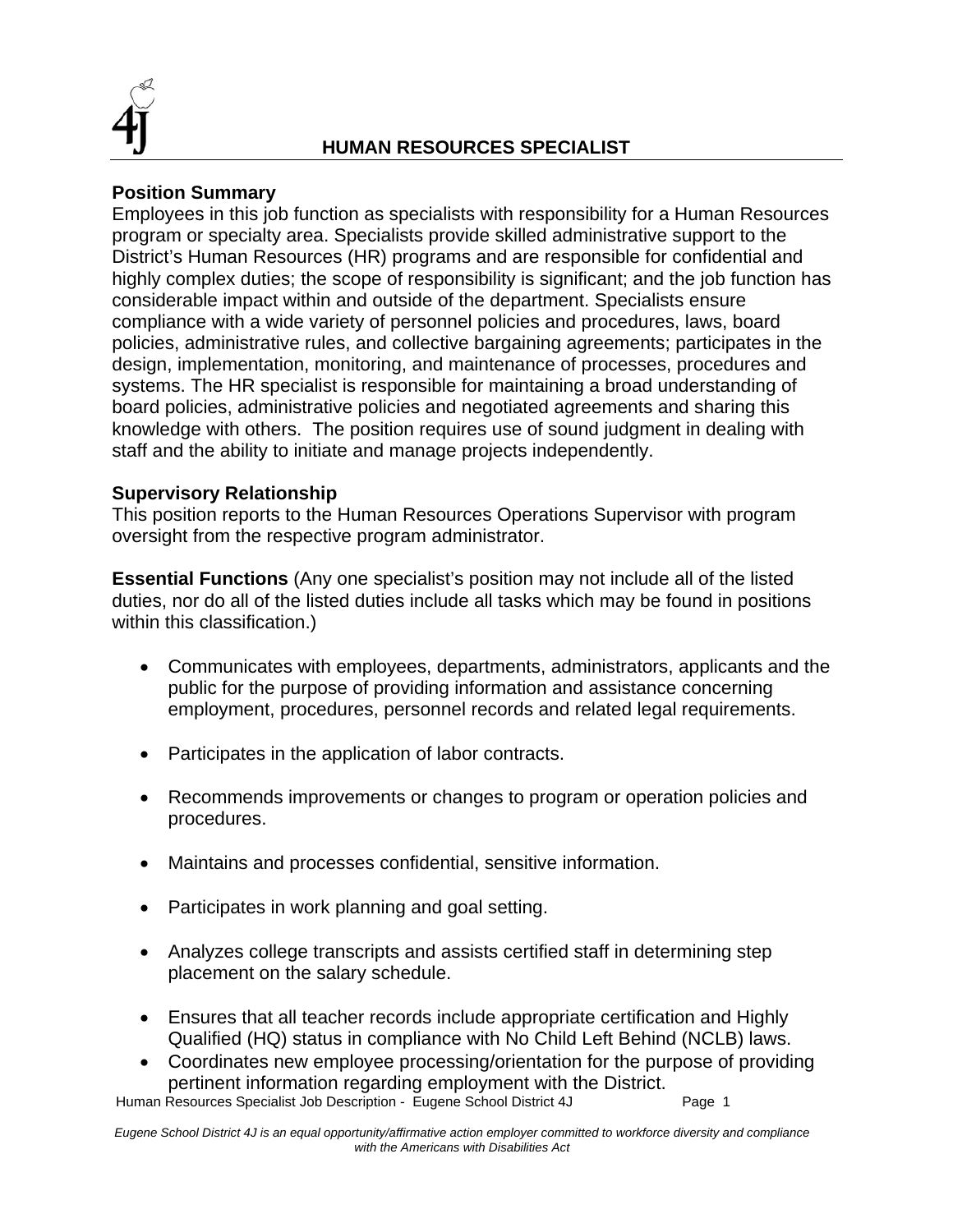- Monitors and provides training and guidance for assigned processes.
- Assists in the collection, preparation and review of data for reports, proposals and other formal written communications; ensures that all reports and correspondence achieve a high level of quality.
- Maintains a variety of employment files and records, compiling pertinent employee information for the purpose of ensuring accuracy of employee's compensation.
- Uses independent judgment, initiative, and good human relations and problem solving skills in the application and follow through on actions.
- Works in cooperation with others to assure required degrees, licenses, credentials and tests for licensed staff are obtained in compliance with state regulations and District policy.
- Processes and completes personnel forms as necessary on new and terminating employees, ensuring that employees have appropriate credentials, licenses, examinations, etc.
- Works collaboratively with Payroll and Finance to ensure data bases are maintained accurately. Computes individual payroll changes and prepares notification to the Payroll Office.
- Maintains central personnel filing system, including salary changes, anniversary dates, vacation, sick leave, credentials for licensed staff, etc.
- Gathers and compiles information from a wide variety of sources and prepares reports utilizing a PC and several types of software programs.
- Prepares necessary District, State and/or Federal statistical reports.
- Maintains confidential files and records that may include seniority lists, salary information, absences and leaves, etc.
- Assembles background materials for meetings, gathers items for agendas and creates documents.
- May reply to routine requests for information from own knowledge or brief instruction from supervisor.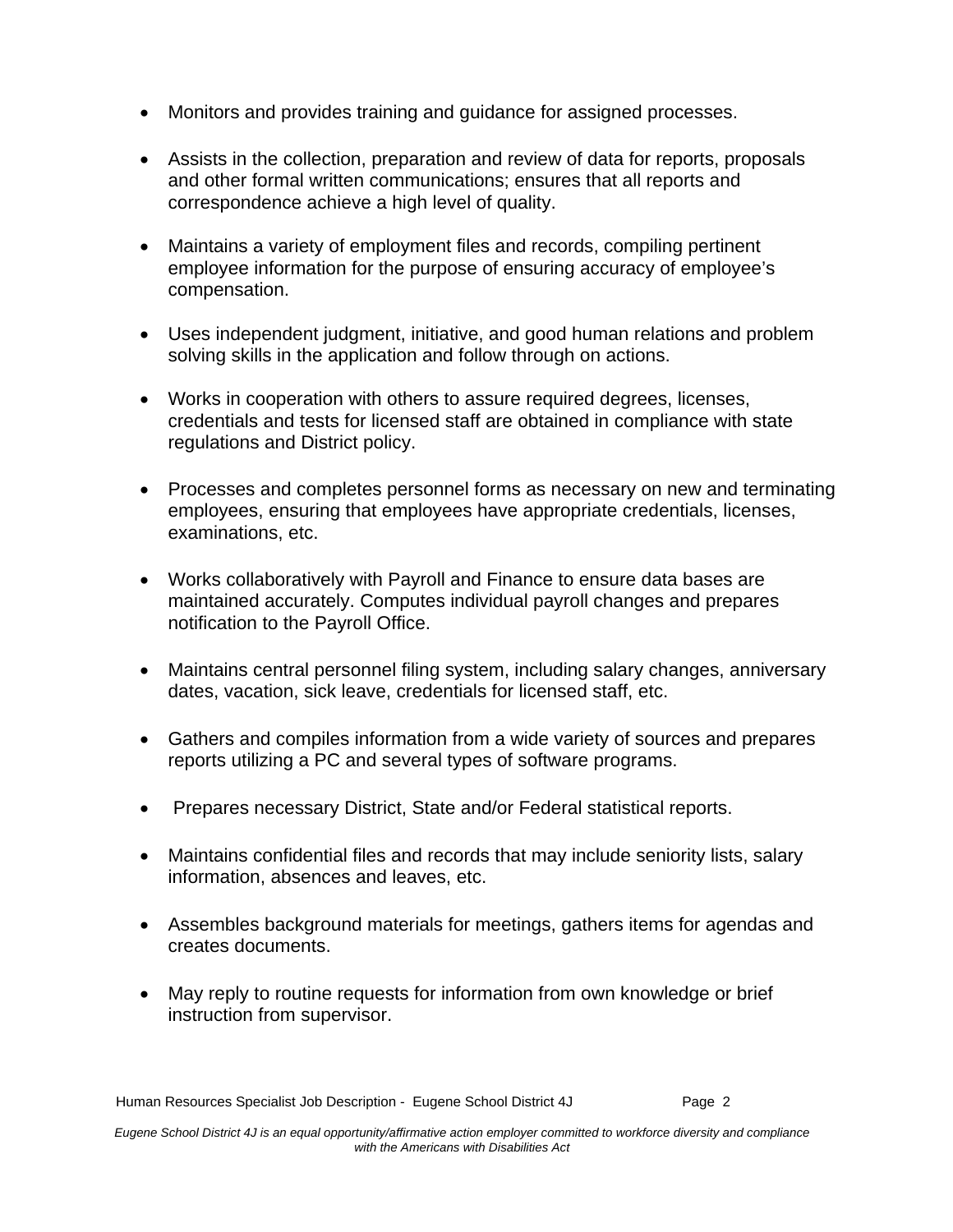- Prepares reports and provides editorial assistance in preparing, producing and disseminating publications related to employment, staffing and other personnel topics.
- Arranges and schedules a variety of meetings; notifies participants; confirms dates and times; reserves conference sites; prepares appropriate materials.
- Maintains accurate and detailed calendar of events, due dates, and schedules as they relate to assigned programs.
- Maintains personnel records, employee evaluations, personnel transactions, EEO information and selected employee information including transfers, changes of status and prepares reports as requested.
- Maintains a complete set of record keeping systems including logs, calendars, chronological records, forms, and reports to ensure accuracy and easy retrieval; maintains and updates resource materials; maintains mailing lists.
- Learns, interprets, and applies pertinent employment federal, state, and local laws, codes, and regulations including administrative and departmental policies and procedures.
- Responds to written and verbal inquiries from a variety of internal and external sources (e.g. teachers, administrators, etc.) for the purpose of resolving problems, providing information and/or referring to appropriate personnel and/or identifying the relevant issues and recommending or implementing a remediation plan.
- Schedules a variety of meetings and employee events (e.g. licensed employee in-processing, etc.) for the purpose of meeting the needs of the department, the District and the employees.
- Attends and participates in staff meetings and in-service activities; attends workshops, conferences, and classes to increase professional knowledge.
- Communicates clearly and concisely, both orally and in writing. Establishes, maintains and fosters positive and harmonious working relationships with those contacted in the course of work.
- Drafts formal communications, newsletters, reports, letters, etc.

## **Required Knowledge, Skills and Abilities**

• Knowledge is required to perform basic math, including calculations using fractions, percentages and/or ratios.

Human Resources Specialist Job Description - Eugene School District 4J Page 3

*Eugene School District 4J is an equal opportunity/affirmative action employer committed to workforce diversity and compliance with the Americans with Disabilities Act*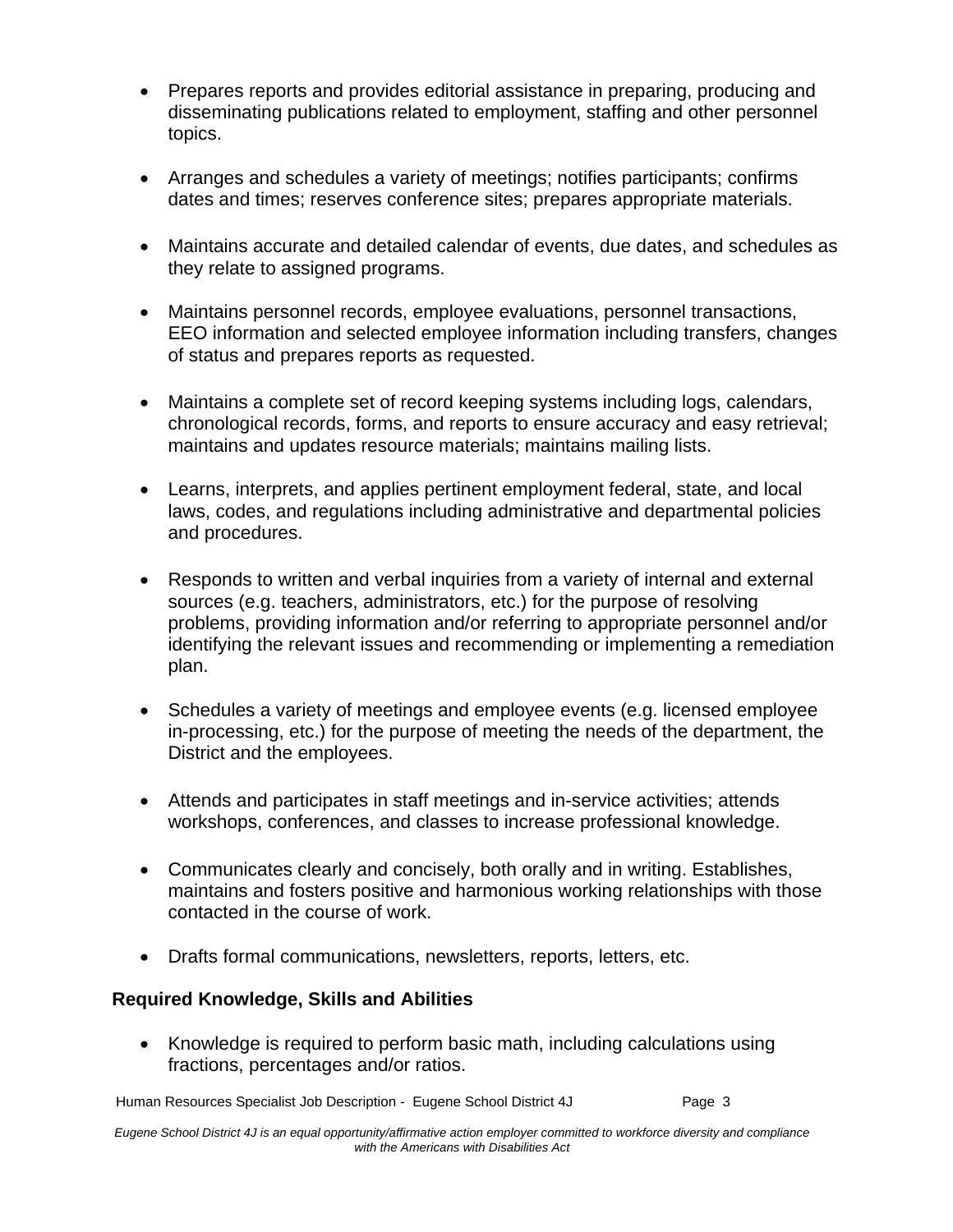- Knowledge of office software systems, including knowledge of HRIS including payroll systems and applicable HR/payroll processes.
- Knowledge of effective office management practices and records management techniques.
- Ability to use word-processing, spreadsheets, and database management tools.
- Ability to interpret and apply program or department information in making decisions or providing information to others.
- Ability to read technical information, interpret contract language, codes, regulations, and laws related to job functions.
- Ability to routinely gather, collate and/or classify data utilizing defined methods and processes.
- Ability to work with a significant diversity of individual and/or groups required.
- Ability to problem-solve, analyze issues and create action plans and/or alternatives.
- Ability to maintain confidentiality, establishing and maintaining effective working relationships adapting to changing priorities and working with frequent interruptions is required.
- Must be flexible and able to change projects or priorities on a frequent basis.
- Ability to meet deadlines and work independently.
- High degree of confidentiality and diplomacy.
- Ability to work as a member of a team.
- Desire to remain current concerning HR regulations and legislation.
- Effective use of oral and written communication skills.
- Knowledge of regulatory language with respect to collective bargaining agreements and labor laws.
- Ability to make independent decisions when necessary.

Human Resources Specialist Job Description - Eugene School District 4J Page 4

*Eugene School District 4J is an equal opportunity/affirmative action employer committed to workforce diversity and compliance with the Americans with Disabilities Act*